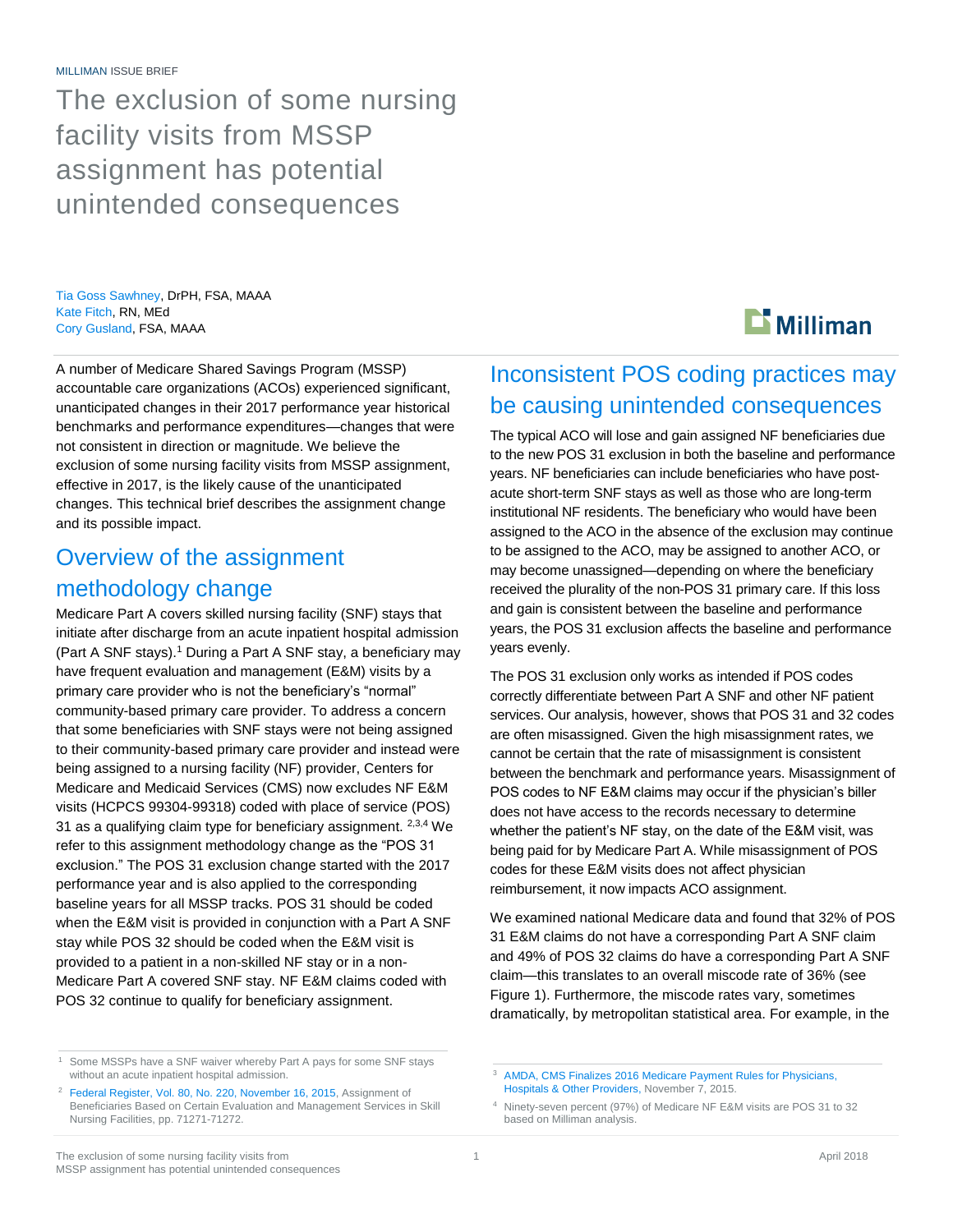Orlando, Florida, area, 76% of the claims coded to POS 32 should have been POS 31 (versus 49% nationally). Within the Medicare 5% sample, we find that some individual physicians code all of their claims to POS 31 or 32 regardless of whether the patient has a corresponding Part A SNF claim.

#### **FIGURE 1: NURSING FACILITY E&M VISIT MISCODING**

| <b>CORRECT CODE BASED</b>                | <b>CODE APPEARING ON E&amp;M CLAIM</b> |               |         |
|------------------------------------------|----------------------------------------|---------------|---------|
| <b>ON SNF CLAIM</b><br>(OR LACK THEREOF) | <b>POS 31</b>                          | <b>POS 32</b> | TOTAL   |
| NUMBER OF NF E&M VISITS                  |                                        |               |         |
| <b>POS 31</b>                            | 235,195                                | 55,052        | 290,247 |
| <b>POS 32</b>                            | 108,988                                | 58,419        | 167,407 |
| <b>TOTAL</b>                             | 344,183                                | 113,471       | 457.654 |
| DISTRIBUTION OF NF E&M VISITS            |                                        |               |         |
| <b>POS 31</b>                            | 68%                                    | 49%           | 63%     |
| <b>POS 32</b>                            | 32%                                    | 51%           | 37%     |
| <b>TOTAL</b>                             | 100%                                   | 100%          | 100%    |

Blue denotes presumed incorrect coding.

Source: Milliman analysis of 2016 Medicare 5% sample. See *Methodology Details: Figure 1* at the end of this brief.

# A few NF beneficiaries can have a significant impact

Because of their high expenditures, a net gain or loss of a few NF beneficiaries can have a significant impact on the ACO's per beneficiary per year (PBPY) expenditures. Figure 2 illustrates that adding 150 beneficiaries with four times the average PBPY expenditures to a 15,000-beneficiary ACO increases PBPY expenditures by 3%. Based on our observations, the impact for some ACOs has been far greater than the illustration below.

# Risk adjustment provides limited protection for changes in this population during ACOs' agreement period

Risk adjustment has the potential to mitigate changes in beneficiary assignment between the baseline and performance years. However, the MSSP financial benchmark methodology caps risk adjustment factors for continuously assigned beneficiaries. CMS classifies a beneficiary as continuously assigned if, in the previous assignment period, the ACO had any primary care relationship, even if the beneficiary had just one visit and received the plurality of care elsewhere.<sup>5</sup> Therefore, if an ACO gains more (or loses fewer) NF beneficiaries for its performance year than for its benchmark years, risk adjustment will likely provide limited mitigation for high-expenditure NF beneficiaries. Furthermore, even if these members are newly assigned beneficiaries, meaning that they are not subject to the MSSP risk adjustment cap, the associated risk scores may not be adequate given that these beneficiaries tend to be particularly high cost beneficiaries.<sup>6</sup>

<sup>5</sup> MSSP risk adjustment factors are capped at the greater of 1.00 or aging for beneficiaries that CMS classifies as "continuously assigned." See Medicare Shared Savings Program, Shared Savings and Losses and Assignment Methodology, Specifications, April 2017, Version #5, Applicable Beginning Performance Year 2017, p. 40.

 $6$  This is based on our general understanding that, while helpful in adjusting for risk across populations, risk adjustment models oftentimes are less accurate when predicting individual high-cost beneficiaries.

<sup>7</sup> Medicare Shared Savings Program, Quarterly Aggregate Expenditure/Utilization Reports, All MSSP ACO PBPY Expenditures.

#### **FIGURE 2: ILLUSTRATIVE BENCHMARK IMPACT OF NEW NURSING FACILITY BENEFICIARIES**

| <b>BENCHMARK BENEFICIARIES</b>     | <b>NUMBER OF BENEFICIARIES</b> | <b>EXPENDITURES PBPY*</b> | <b>TOTAL ANNUAL EXPENDITURES</b> |
|------------------------------------|--------------------------------|---------------------------|----------------------------------|
| NON-IMPACTED BENEFICIARIES         | 15,000                         | \$10,000                  | \$150,000,000                    |
| NET NEW NF BENEFICIARIES           | 150                            | \$40,000                  | \$6,000,000                      |
| TOTAL BENEFICIARIES                | 15.150                         | \$10.297                  | \$156,000,000                    |
| CHANGE DUE TO NEW NF BENEFICIARIES | 1.0%                           | 3.0%                      | 4.0%                             |

GENERAL RULE: FOR EVERY 1% BENEFICIARIES ADDED (OR SUBTRACTED) WITH EXPENDITURES N-TIMES THE ORIGINAL POPULATION, THE PBPY EXPENDITURE IMPACT WILL BE APPROXIMATELY [N-1]%. THIS EXAMPLE ADDS 1% MORE BENEFICIARIES WITH EXPENDITURES FOUR TIMES THE ORIGINAL POPULATION AND THE PBPY EXPENDITURE IMPACT IS 3%.

\* Nationally, ACO expenditures are about \$10,000 PBPY across all enrollment types<sup>7</sup> and, from the data that we have seen and developed, the NF beneficiaries whose assignments are shifted because of the POS 31 exclusion have expenditures of about \$40,000 PBPY.